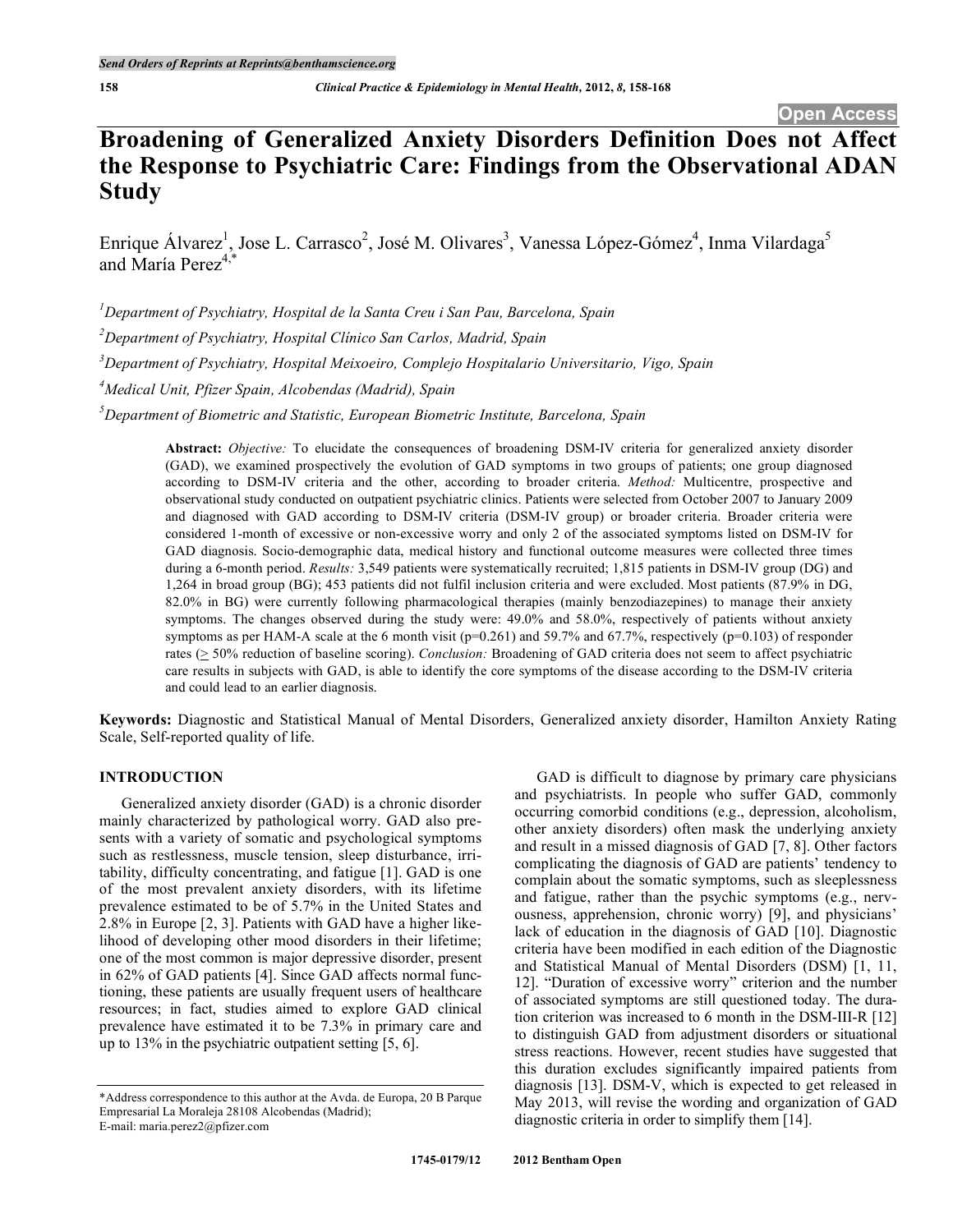Meanwhile, several groups are conducting studies aiming to assess the need for 6 months duration of excessive anxiety and worry criterion [13, 15-17].

Using data from the US National Comorbidity Survey Replication, *Ruscio et al*. have demonstrated that broadening the GAD diagnosis criteria, more than doubles its prevalence [16]. This broadening of the criteria consists on a shortening of anxiety duration from "at least 6 months" to "at least 1 month (but less than 6 months)", relaxing excessiveness to include excessive and non-excessive worry, and reducing the associated symptoms from a minimum of 3 to a minimum of 2. Most of the increase in prevalence comes from reducing the minimum duration to 1 month and, to a lesser extent, from eliminating the excessive worry requirement. Prevalence is minimally affected by requiring 2 rather than 3 associated symptoms. In a recent study conducted both in developed and developing countries, the 6-month duration criterion was not found to influence symptom severity, age of onset, persistence, impairment or comorbidity when compared to shorter criterion durations (1-2 months and 3-5 months) [15]. To our knowledge, there is no study aimed to evaluate prospectively the evolution of anxiety symptoms in patients diagnosed with broad DSM-IV criteria under medical practice. Before considering changing DSM-IV criteria, full consequences of these changes should be explored.

Broadening of GAD criteria could lead to earlier diagnosis of GAD patients and to diagnosis of otherwise under diagnosed patients. Earlier diagnosis could translate into a sooner start of treatment and this could lead to an improvement in the course of the illness and the quality of life. In fact, GAD patients have reported lower perceived quality of life than non-anxious controls and a lower degree of social functioning than patients with arthritis or diabetes [18]. In a recent study by *Lee et al.* [15], those patients with more than 12 months duration of symptoms were more severely impaired and had a lower rate of recovery than the groups with shorter duration of symptoms, suggesting that an earlier diagnosis could also benefit patient response and recovery.

In an attempt to elucidate the consequences of broadening DSM-IV criteria for generalized anxiety disorder, the current study examined prospectively the evolution of GAD symptoms in two groups of diagnosed patients in public and private mental healthcare settings; one group according to the existing DSM-IV criteria and the other according to broader criteria (at least 1 month but less than 6 months of excessive or non-excessive worry and 2 associated symptoms listed on DSM-IV for GAD diagnosis). By using the total HAM-A scores, changes in evolution of anxiety symptoms were studied in both criteria groups under the basis of routine medical care in a 6 month period. Finally, selfreported quality of life, disability and other patient-reportedoutcomes were studied as a measure of the overall wellbeing of GAD patients.

# **MATERIALS AND METHODOLOGY**

# **Study Design**

This was a multicentre, prospective and observational study carried out in outpatient psychiatric clinics between October 2007 and January 2009. The study was approved by

#### *Broadening of GAD Definition Clinical Practice & Epidemiology in Mental Health, 2012, Volume 8* **159**

the local ethics committee of the *Hospital Clínico de San Carlos* (Madrid) and was conducted according to the Helsinki declaration for research in the human being. Patients were requested to give written informed consent before taking part in the study. Patients were evaluated at Baseline, 3 and 6 months visits. Functional and clinical outcome measures were completed in all three visits and included the following instruments: Hamilton Anxiety Rating Scale, Montgomery-Asberg Depression Rating Scale (baseline and 6 month visit only), Clinical Global Impression-Severity of Illness Scale, Sleep Scale from Medical Outcomes Study (MOS-sleep), World Health Organization Disability Assessment Schedule II (baseline and 6 month visit only), and the quality of life questionnaire, EQ-5D (all described in detail below). At baseline, socio-demographic data, current therapy and psychiatric and medical illnesses information were collected. For the 3 and 6 months visits, psychiatrists collected data related to patient's follow-up and current treatments. Participation in the study did not modify the usual clinical management of participating physicians. Psychiatrists participating in the study made a confirmatory diagnosis of GAD in 6 consecutive patients, 3 according to DSM-IV criteria and 3 according to broad criteria. Although patients could have symptoms and receive treatment before entering the study, they hadn't been diagnosed before by the psychiatrist.

#### **Study Sample**

Eligible patients were men and women over 18 years of age that were diagnosed with GAD by a trained psychiatrist at the baseline visit. Exclusion criteria included previous GAD diagnosis, inability or difficulty to understand patientreported-outcomes questionnaires written in Spanish. Diagnosis was carried out by a trained psychiatrist, familiar with the study procedures, and who worked in an outpatient setting.

A stratified multistage probabilistic sample without replacement was drawn. Sampling frame included all public and private healthcare settings within the 17 regions of Spain. First stage consisted on a selection of the outpatient psychiatry clinics (mental health centres) in each healthcare region. The number of clinics selected in each region was proportional to the region's population, being the probability of choosing each clinic relative to the population in the area covered by the clinic. In the second stage, one psychiatrist per clinic was chosen randomly within those with previous experience in clinical and epidemiological research in Psychiatry, and with at least 5 year experience in mental health diseases diagnosis. If a selected psychiatrist refused to participate, he or she was replaced by another from the same clinic (also selected randomly). Finally, patients were enrolled at the third stage by a systematic sampling strategy. Participant psychiatrists were asked to invite in a consecutive manner those patients from the daily list of appointments that fulfilled the inclusion criteria. Psychiatrists were encouraged to maintain the above mentioned proportion of 3 subjects diagnosed following DMS-IV criteria and 3 subjects diagnosed following the broad criteria.

Sample size was calculated taking into account study's main variable: evolution of anxiety symptoms according to the total HAM-A scores for each patient group. A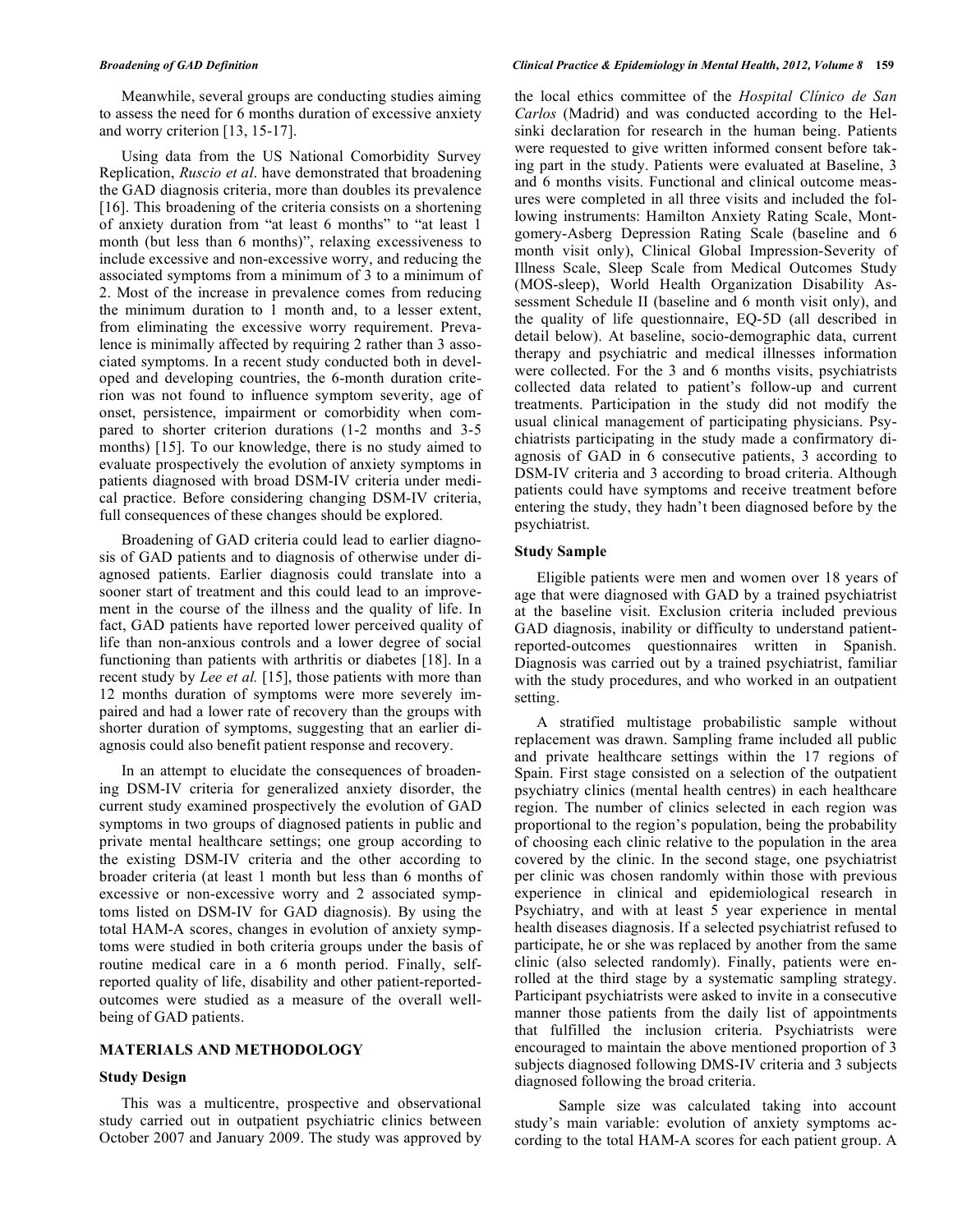sample of 3400 evaluable patients was estimated assuming a 2-tailed 95% confidence interval for the total HAM-A scores lower than 0.25 points from the observed mean. Based on the results of a previous study, a standard deviation lower than 8 was assumed [4].

#### **Diagnostic Assessments**

GAD was diagnosed following the DSM-IV criteria (DSM-IV criteria group) in one group [1]. The other group (broad criteria group) was diagnosed according to broader criteria consisting on shortening of anxiety duration from "at least 6 months" to "at least 1 month (but less than 6 months)", including excessive or non-excessive worry and reducing the associated symptoms from a minimum of 3 to a minimum of 2. As described previously, patients were diagnosed by a trained psychiatrist.

#### **Clinical and Functional Outcome Measures**

Hamilton Anxiety Rating Scale (HAM-A): The validated Spanish version of the HAM-A scale was used to evaluate the evolution of anxiety symptoms during all 3 visits of the study [19]. The patient was interviewed about the anxiety symptoms experienced the previous week. The HAM-A scales includes 14 items, each of them rates from 0 (absence) to 4 (severe). The total score comes from the addition of all 14 items with a maximum of 56. Scores higher than 24 were considered as severe anxiety; between 16 and 24, moderate; between 10 and 15, mild; and below 9, no anxiety. A psychic anxiety sub domain (addition of items 1-6 and 14) and a somatic anxiety sub domain (addition of items 7-13) were also calculated, with a maximum value of 28 in each subscale.

Montgomery-Asberg Depression Rating Scale (MADRS): The validated Spanish version of the MADRS scale was used to measure the intensity of depression symptoms [19]. This observer-rated depression scale consists on 10 items regarding different depressive symptoms, each item being scored from 0 to 6 depending on the severity of symptoms; the total score results from adding the score of each item, obtaining a minimum of 0 (no symptoms) and a maximum of 60 (very severe).

Clinical Global Impression-Severity of Illness Scale (CGI-S): Participant psychiatrists evaluated patient's global severity with the CGI-S scale, which rates illness severity from 0 to 7, where 0 was considered as "not evaluated", 1 as "no disease", 2 "borderline ill", 3 "mildly ill", 4 "moderately ill", 5 "markedly ill", 6 "severely ill", and 7 "extremely ill" [20].

Sleep Scale from Medical Outcomes Study (MOS-SLEEP): MOS-SLEEP scale evaluates the impact or interference with sleep of any disease or treatment. This 12-item scale is made up of 7 subscales and 2 overall index scores. The 7 subscales are sleep disturbance (4 items), snoring (1 item), awaken short of breath or with headache (1 item), quantity of sleep (1 item), optimal sleep (1 item), sleep adequacy (2 items), and somnolence (3 items). This scale also has a sleep problems index, rated from 0 (no interference) to 100 (maximum interference), and a sleep problems subscale. Each item is rated independently with more interference scoring higher, except for the sleep adequacy and quantity and optimal sleep subscales [21, 22].

World Health Organization Disability Assessment Schedule II (WHO-DAS II): The WHO-DAS II is a psychometric instrument that measures day to day functioning and disability in the following six activity domains: understanding and communicating, moving and getting around, self care, getting along with people, work activities, and participation in society. The 12-item WHO-DAS II scale is rated from 1 (none or nothing) to 5 (extreme or inability to perform a given task). The total calculated score ranges from 0 to 100, with higher scores indicating higher degrees of disability, for the total scale as well as for each subscale [23].

EQ-5D: This is a standard self-reported quality of life questionnaire developed in several European countries and validated for Spain [24]. This questionnaire consists of two parts, the first one aims to evaluate patient's health profile in five dimensions (mobility, self-care, daily living activities, pain, and anxiety/depression). The patient rates his/her current status as no problems, some/moderate problems, and severe/extreme problems for each dimension. Results are then converted into 1 of the 243 different EQ-5D health state descriptions which are used to calculate a unique index or tariff, between 1 (as healthy as possible) and 0 (usually equivalent to death). This index is used to calculate the timetrade off tariff which allows calculating quality-adjusted-lifeyear (QALY) gain (further explanation below). The second part consists on a visual analogue scale (VAS or thermometer) in which the patient has to rate his health status between 0 (equivalent to death) and 100 (the best possible healthy status).

#### **Statistical Analysis**

For statistical analysis, last observation carried forward approach was used for those patients for whom data from the 6 months visit were missing. If the only missing data was that from the 3 months visit, this was estimated proportionally to the change observed at the 6 months visit, given that the missing data at 3 month visit were completely at random. Patients were considered to respond to treatment when a higher than 50% reduction was observed for the total HAM-A scale score at the study final visit when compared to that of the baseline visit.

Descriptive statistics were prepared for the continuous variables in the study, including the assessment of central position and dispersion (two-tailed 95% confidence interval). The Kolmogorov-Smirnov test was applied to check adjustment of data to a Gaussian distribution. For categorical variables absolute and relative frequencies were calculated. For comparisons, Student *t* tests and chi-square test were used for continuous and categorical variables, respectively, to test homogeneity of baseline data between groups. Analysis of Covariance (ANCOVA) or binary logistic regression models were fitted comparing DSM-IV criteria versus broad criteria groups in most variables adjusting by baseline scoring, sex, age, body mass index, educational level, marital status and percentage of patients with comorbid major depression or depressive disorder. Analysis of variance (ANOVA) was applied for quantitative measures and Chi square (McNemar's test) for qualitative measures in case of paired comparisons.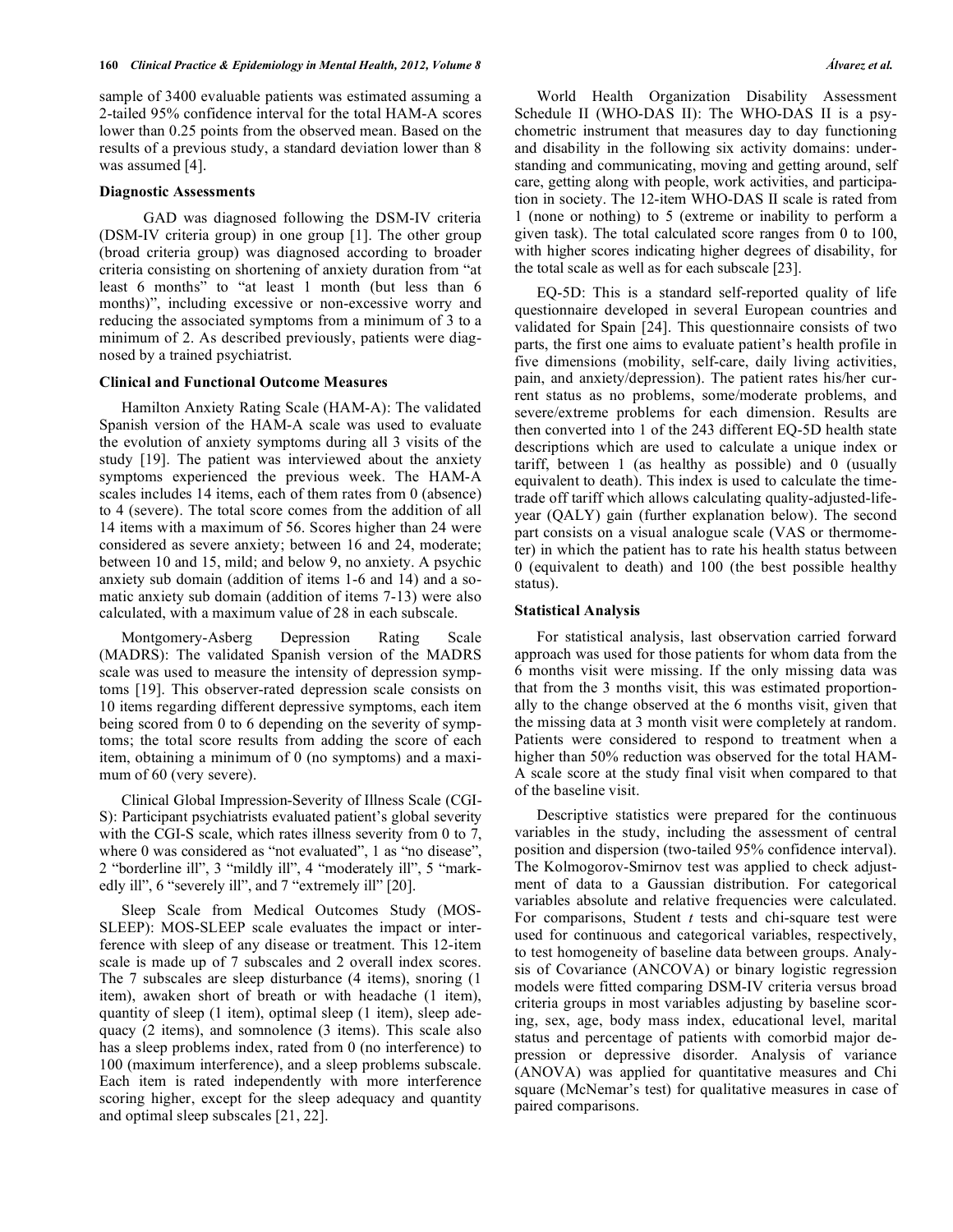

**Fig. (1).** Step-by-step cohort selection according to inclusion criteria.

The clinical relevance of observed differences in baseline characteristics was ascertained by means of the effect size that was calculated using the difference of means for each group, divided by the combined standard deviation of the variables [25].

QALYs gain after the 6-months follow-up was calculated from patients' responses to the EQ-5D as described previously using tariff calculated with this instrument. We used Spanish values for tariffs calculation [24]. Gained QALYs were estimated by using the trapezoidal approach, with baseline and 6- month visit values used as reference values [26].

All statistical tests were two-tailed, and  $\alpha$  error of < 0.05 was accepted as statistically significant. Data were analyzed using SAS version 8.2 statistical software.

### **RESULTS**

#### **Patient Characteristics**

A total of 3,549 patients were finally recruited by 618 psychiatrists in Spanish psychiatric clinics for this observational study. Four hundred and fifty three patients (12.8%) were excluded because they did not meet all inclusion criteria. Remaining patients were diagnosed of GAD according to DSM-IV criteria (1,815 patients) or to broad criteria (1,281 patients) as described on the Methods section. A total of 529 (17.0%) patients drop-out from study, with no significant differences between study groups (DSM-IV criteria: 313 patients, broad criteria: 216 patients; p=0.899) (Fig. **1**). However, main reasons for drop-outs were a somewhat different between groups with 52.7% lost to follow-up in DSM-IV group, compared with 67.1% in broad criteria group (p=0.033), and unknown reasons in 22.0% of withdrawals in DSM-IV group compared with 13.6% in broad criteria group (p=0.023). Socio-demographic characteristics are shown in Table **1**. The mean age was 45.5 years for the DSM-IV group and slightly lower for the broad criteria group (42.9 years, p<0.001 vs. DSM-IV group). Regarding GAD, all features studied were slightly, but significantly higher in the standard DSM-IV criteria group. Thus, the mean number of anxiety symptoms was 4.7 for the DSM-IV group compared with 4.3 for the broad criteria group  $(p<0.001)$ . Significant differences were also observed in the percentage of patients presenting with each individual GAD symptom. All HAM-A scores indicated severe anxiety on both patient groups, being the scores in the DSM-IV group significantly higher (Table **1**). Likewise, statistical differences were observed at baseline in the CGI and MADRS scales between the two groups. However, the magnitude of the effect was low for all quantitative variables at baseline (Effect size  $< 0.50$ ) so the statistically significant differences observed were of small or negligible clinical relevance.

#### **Treatment**

Most patients in both groups (87.9% for DSM-IV; 82.0% for broad criteria) were following a pharmacological treatment in the six months previous to the baseline visit. As described in Fig. (**2**), benzodiazepines were the most commonly used drugs followed by antidepressants and antiepileptics. At the end of the study, there was an increase in the number of patients under pharmacological treatment (97% in both groups, p<0.001 versus baseline in all cases). The use of antiepileptic drugs increased by 3.2 and 3.8 fold in the DSM-IV and broad criteria groups, respectively, by the endof-trial (p<0.001 in all cases). The percentage of antiepileptic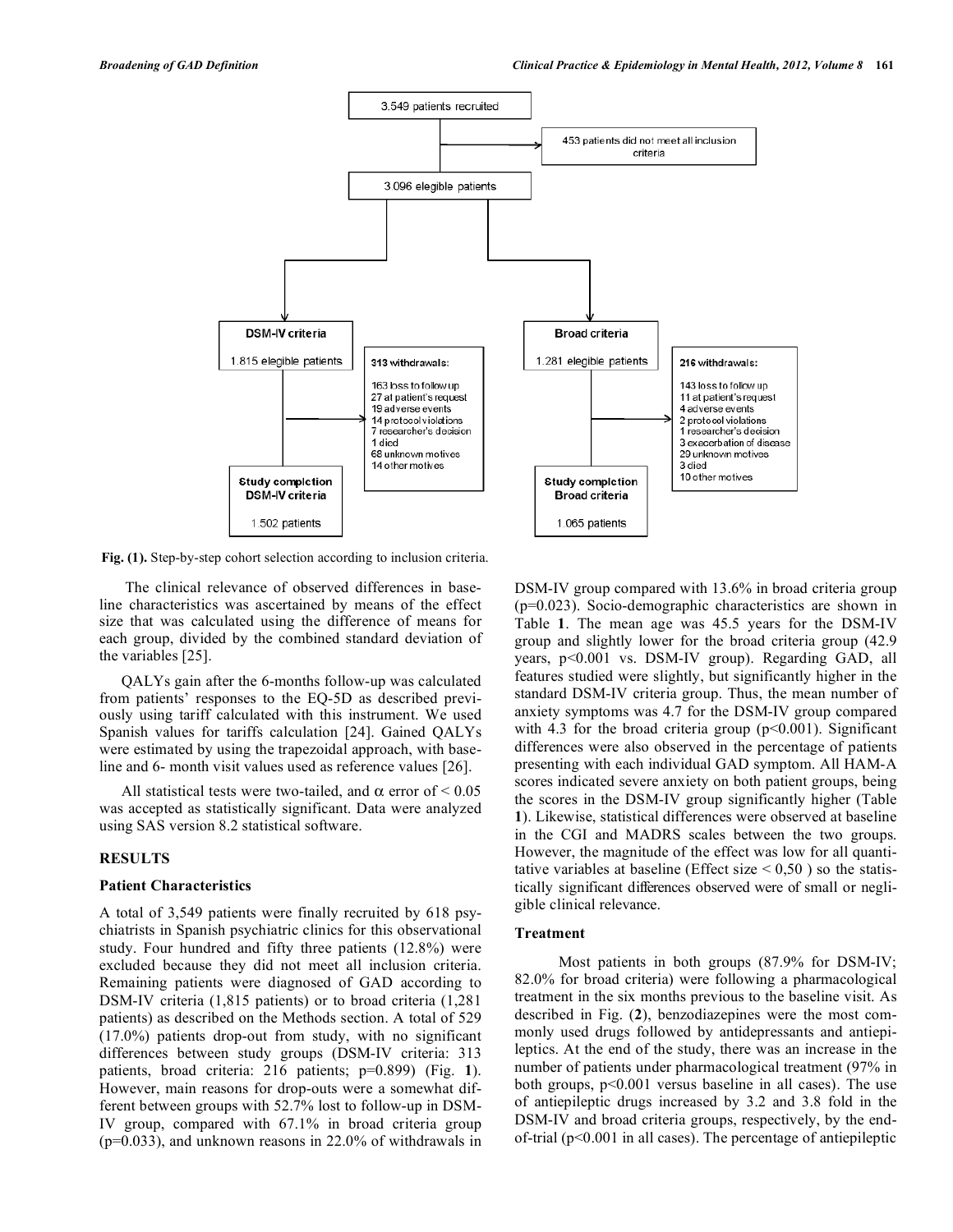#### **Table 1. Baseline Characteristics of Study Subjects by Criteria Group (Mean ± SD)**

|                               | DSM-IV Criteria (n=1,815) | Broad Criteria (n=1,264) | P         |
|-------------------------------|---------------------------|--------------------------|-----------|
| Gender (Female) (%)           | $1,145(68.1\%)$           | 748 (64.2%)              | 0.029     |
| Age (years)                   | $45.5 \pm 13.0$           | $42.9 \pm 13.2$          | < 0.001   |
| BMI (Kg/m2)                   | $25.4 \pm 4.2$            | $24.7 \pm 3.8$           | < 0.001   |
| Obesity N $(\%)$ §            | $184(10.9)$ ()            | 82(7.0)                  | < 0.001   |
| Highest educational level (%) |                           |                          | < 0.001   |
| No studies                    | 75(4.2)                   | 40(3.1)                  |           |
| Elementary school             | 1008(55.6)                | 562 (44.6)               |           |
| High school                   | 361 (19.9)                | 317(25.2)                |           |
| College or higher             | 354 (19.5)                | 330 (26.2)               |           |
| Employment status N (%)       |                           |                          | 0.0003    |
| Employed                      | 952 (52.5)                | 747 (59.2)               |           |
| Unemployed                    | 138(7.6)                  | 94(7.5)                  |           |
| Housewife                     | 409(22.6)                 | 211 (16.7)               |           |
| Other                         | 313 (17.3)                | 209(16.6)                |           |
| Marital status N(%)           |                           |                          | 0.004     |
| Single                        | 428(23.6)                 | 366(29.0)                |           |
| Married/Living together       | 1121(61.9)                | 736(58.4)                |           |
| Divorced                      | 179(9.9)                  | 118(9.4)                 |           |
| Widowed                       | 83(4.6)                   | 41 $(3.3)$               |           |
| Mean number of GAD symptoms   | $4.7 \pm 1.0$             | $4.3 \pm 1.2$            | < 0.001   |
| Symptoms N (%)                |                           |                          |           |
| Restlessness                  | 1504 (90.0)               | 977 (86.3)               | 0.003     |
| Being easily fatigued         | 1065(63.7)                | 591 (52.2)               | < 0.001   |
| Difficulty concentrating      | 1351 (80.8)               | 852 (75.3)               | 0.001     |
| Irritability                  | 1293(77.4)                | 806 (71.2)               | < 0.001   |
| Muscle tension                | 1300 (77.8)               | 804 (71.0)               | < 0.001   |
| Sleep disturbance             | 1414 (84.6)               | 866 (76.5)               | < 0.001   |
| HAM-A                         |                           |                          |           |
| Total scale score             | $26.0\pm7.0$              | $24.4 \pm 7.2$           | 0.001     |
| Psychic anxiety sub-score     | $14.5 \pm 3.6$            | $13.7 \pm 3.7$           | < 0.001   |
| Somatic anxiety sub-score     | $11.5\pm4.3$              | $10.7\pm4.4$             | 0.008     |
| <b>MADRS</b>                  | $22.4 \pm 6.9$            | $21.3 \pm 7.1$           | $0.001\,$ |
| $CGI-S$                       | $4.1 \pm 0.8$             | $4.0 \pm 0.8$            | 0.002     |

§ Obesity defined as BMI > 30 Kg/m<sup>2</sup>, HAM-A= Hamilton Rating Scale for Anxiety; MADRS= Montgomery-Asberg Depression Rating Scale; CGI-S= Clinical Global Impression -Severity of Illness Scale.

drugs users in DSM-IV group at baseline and at 6 months was significantly higher, albeit only slightly (p=0.002 in both cases, Fig. **2**). Both groups showed a significant reduction in the percentage of benzodiazepines users after 6 months of follow-up ( $p<0.001$ ), being this reduction even higher in the broad criteria group (p=0.011). Also a slight but statistically significant increase was observed in the percentage of antidepressive users in both groups (p<0.001, see Fig. **2**).

#### **Comorbidity**

At the study entry, the percentage of subjects in DSM-IV and broad criteria groups that had at least one psychiatric comorbidity was  $51.4\%$  and  $43.7\%$ , respectively, (p<0.001). Table **2** describes the most frequent psychiatric comorbidities and medical disorders in both study groups. However, neither the mean number of comorbid psychiatric disorders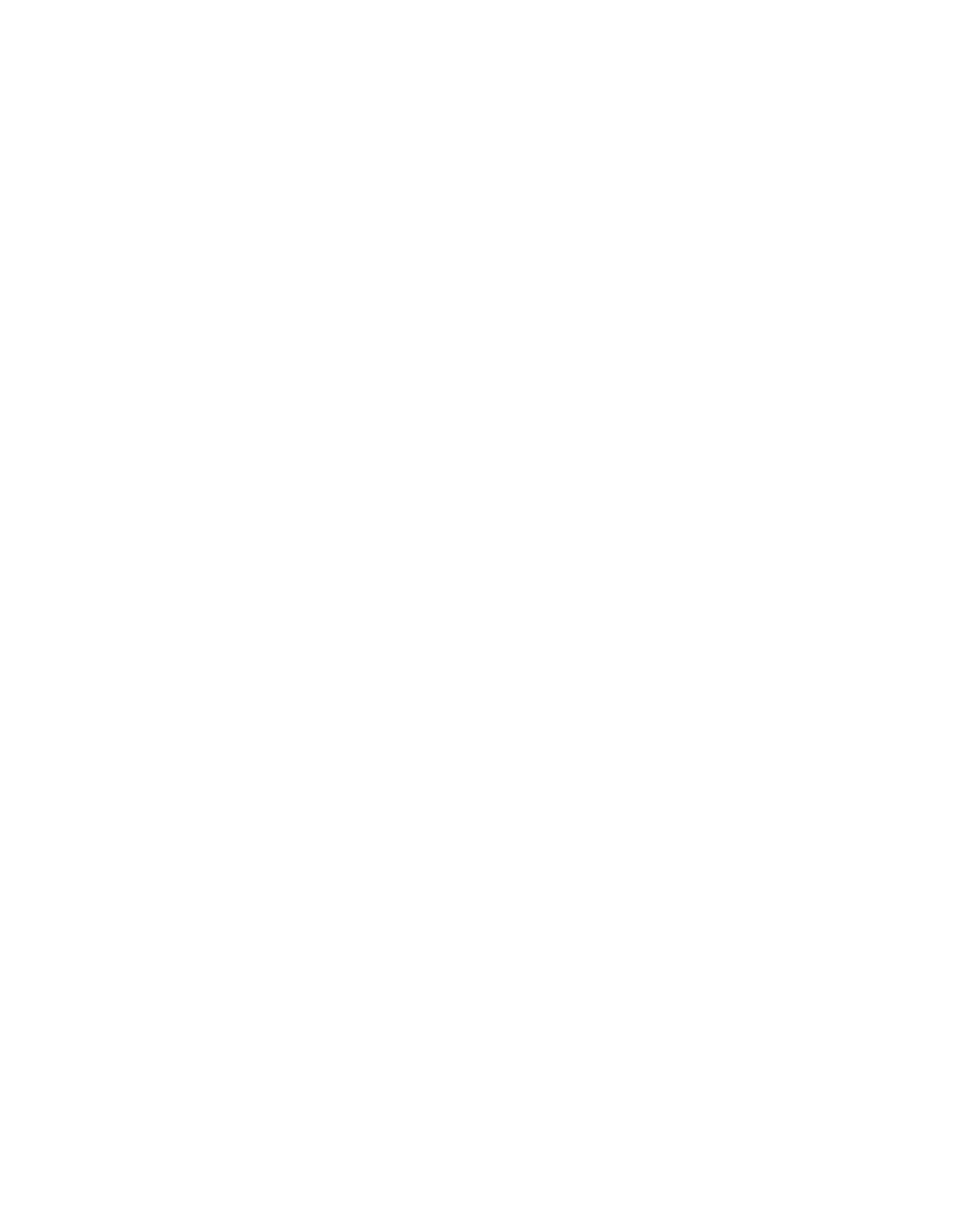**Fig. (3).** Reduction on HAM-A scale and subscale scores at 3 and 6 months visit for both DSM-IV and broad criteria groups. A) Psychiatric anxiety sub-scores, B) Somatic anxiety sub-scores and C) Total scores.

Data presented as change in scale score. \*  $p< 0.001$  vs. basal visit, #  $p< 0.05$  DSM-IV vs. broad criteria scores.

nor the medical illnesses were different between both criteria groups, except for comorbid major depression and other depressive disorders which were slightly more frequent, but statistically significant in DSM-IV group  $(p<0.01$  and p=0.05, respectively, Table **2**). Regarding psychiatric disorders, most of them were present around 5 months before the diagnosis of GAD, without significant differences between groups in disease evolution. Major depression and panic disorders were the most frequent comorbid psychiatric disorders in both study groups. For medical illnesses, chronic pain was present in more than half of patients in both groups, although a higher percentage was seen in DSM-IV group; 64.3% versus 52.0%, p<0.001 (Table **2**).

# **Reduction of Anxiety Symptoms After 6-Month Treatment and Severity of Illness**

Anxiety severity was assessed with HAM-A and CGI-S scales at 3 and 6 month visits. Fig. (**3**) shows the evolution of HAM-A total and sub-scores over study time in the DSM-IV and broad criteria groups. All HAM-A scores improved after 3 and 6 months in both criteria groups. Moreover, the percentage of patients without symptoms of anxiety, showing HAM-A<9, increased up to 22.3% and 31.4% at the 3 month visit for the DSM-IV and broad criteria groups  $(p<0.001$  vs. basal visit in both groups, and p=0.006 between groups), and up to 49% and 58% at the 6 month visit  $(p<0.001$  vs. basal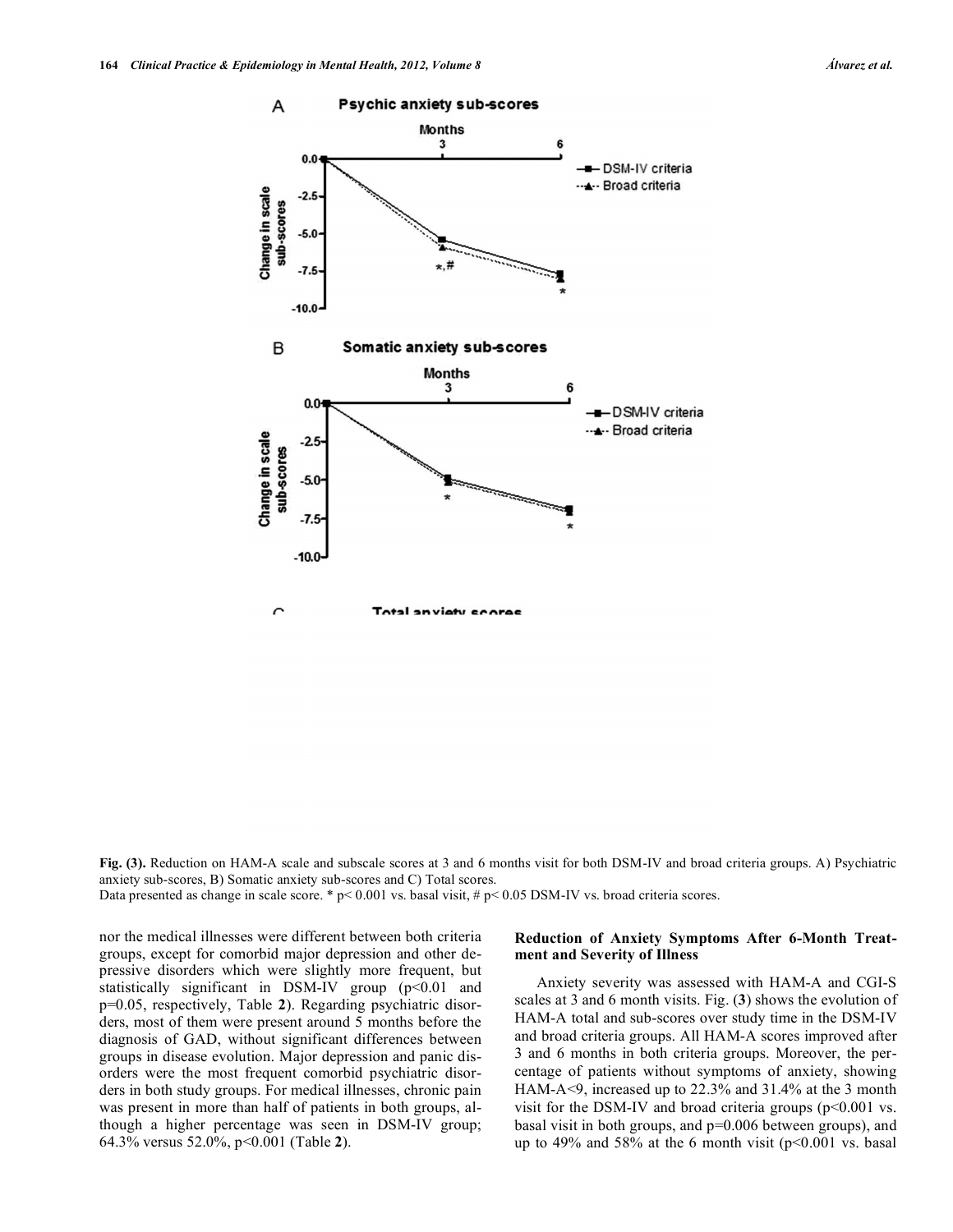

**Fig. (4).** Score evolution for the CGI-S scale scores by study group.

All changes were statistically significant when compared to the basal visit ( $p<0.001$ ). \*p< 0.001 and #  $p<0.05$  when comparing DSM-IV and broad criteria groups.



**Fig. (5).** Reduction versus baseline in the percentage of patients presenting with each individual anxiety symptom at the 6 months visit by study group.

All changes were statistically significant when compared within group to the baseline visit ( $p<0.001$ ). #  $p<0.05$  when comparing DSM-IV and broad criteria groups.

visit in both groups, and  $p=0.261$  between groups), indicating similar results for both groups at the end of the study. Also, patients responding to anxiety treatment increased when considering the responder criteria  $( \geq 50\%$  reduction of baseline scores); 30.7% and 38.2% for the DMS-IV and broad criteria, respectively, at the 3 months visit ( $p= 0.004$ ); increasing up to 59.7% in the DMS-IV and 67.7% at the 6 month visit ( $p=0.103$ ).

With respect to the observed results for the CGI-S scores (Fig. **4**), differences between criteria groups were statistically significant at the study time points. Regarding each GAD symptom, Fig. (**5**) shows the reduction in the percentage of patients presenting with each anxiety symptom. Individually, significant improvements were observed for each anxiety symptom in both study groups. However, higher significant reductions were observed in DSM-IV group for the following symptoms: fatigue, irritability and sleep disturbance (p<0.05 in all cases, Fig. **5**).

In this study, depression symptoms were evaluated using the MADRS. When compared to scores at baseline visit (Table **1**), patients in both criteria groups improved their MADRS scores with a mean reduction of 12.1 and 12.5 points for the DMS-IV and broad criteria groups, respectively (p=0.264 DSM-IV *vs.* broad criteria).

#### **Functional Outcome Measures**

MOS-Sleep scale scores revealed an overall improvement in sleep patterns over study time in both criteria group. As described in Table **3**, all sleep domains in the MOS-Sleep scale changed significantly after 6 months when compared to basal visit scores. Differences between the DSM-IV and broad criteria groups were observed for the total score (p= 0.018), sleep disturbance domain ( $p=0.012$ ), sleep quantity  $(p=0.016)$ , sleep adequacy  $(p=0.031)$ , and sleep problems (p=0.019) scores, always favouring the broad criteria group.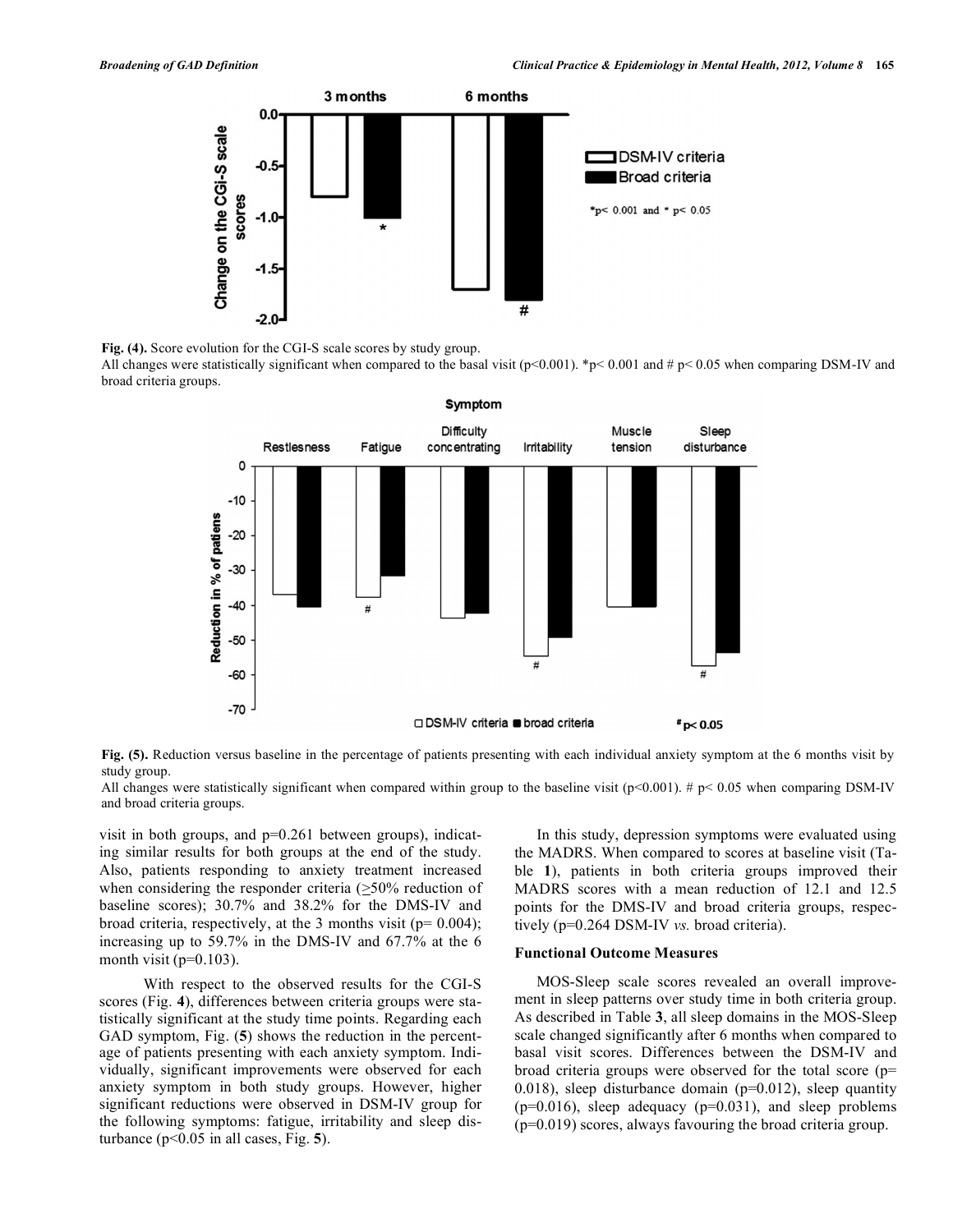| <b>Scale</b>              |                          | DSM-IV Criteria (n=1,815)<br>Broad Criteria (n=1,264) |                          | Change Adjusted Difference [CI 95%], p |                                     |
|---------------------------|--------------------------|-------------------------------------------------------|--------------------------|----------------------------------------|-------------------------------------|
|                           | <b>Baseline</b>          | <b>Change at 6 Months</b>                             | <b>Baseline</b>          | <b>Change at 6 Months</b>              |                                     |
| MOS-SLEEP (summary)       | 51.9                     | $-26.71$                                              | 50.2                     | $-28.31$                               | $1.6$ [0.3;2.9], 0.018              |
| Sleep disturbance         | 55.8                     | $-29.71$                                              | 53.7                     | $-31.51$                               | $1.8$ [0.4;3.3], 0.012              |
| Snoring                   | 32.0                     | $-7.81$                                               | 28.8                     | $-7.91$                                | $0.1$ [-1.5;1.6], 0.947             |
| Awakening short of breath | 34.2                     | $-19.01$                                              | 33.6                     | $-19.5$ <sup>+</sup>                   | $0.5$ [-1.0; 2.0], 0.489            |
| Sleep quantity            | 5.6                      | 1.41                                                  | 5.7                      | $1.5$ $\ddagger$                       | $-0.1$ [ $-0.2$ ; $-0.0$ ], $0.016$ |
| Sleep adequacy            | 33.1                     | 32.81                                                 | 34.7                     | 35.01                                  | $-2.2$ [ $-4.2$ ; $-0.2$ ], $0.031$ |
| Somnolence                | 37.4                     | $-14.91$                                              | 35.7                     | $-15.21$                               | $0.2$ [-1.0;1.5], 0.699             |
| Sleep problems            | 51.8                     | $-26.51$                                              | 50.3                     | $-28.11$                               | $1.7$ [0.3;3.0], 0.019              |
| $EQ-5D$                   |                          |                                                       |                          |                                        |                                     |
| Health status (VAS)       | 46.2                     | 24.11                                                 | 46.7                     | $25.5$ <sup><math>\dagger</math></sup> | $-1.4$ [ $-2.7$ ; $-0.2$ ], 0.028   |
| QALYs gain <sup>1</sup>   | $\overline{\phantom{a}}$ | 0,103                                                 | $\overline{\phantom{a}}$ | 0,101                                  | $0,002$ [-0,007; 0,011], 0.654      |
| Domain <sup>2</sup>       |                          |                                                       |                          |                                        |                                     |
| Mobility                  | 38.0                     | $-12.11$                                              | 34.3                     | $-13.31$                               | $1.2$ [-1.4; 3.8], 0.359            |
| Self-care                 | 33.0                     | $-10.81$                                              | 33.7                     | $-11.91$                               | $1.1$ [-1.0; 3.1], 0.311            |
| Daily living activities   | 88.2                     | $-40.71$                                              | 86.1                     | $-45.11$                               | 4.4 $[0.3; 8.5]$ , 0.035            |
| Pain/discomfort           | 74.3                     | $-33.71$                                              | 71.8                     | $-35.7$ $\dagger$                      | $2.1$ [-1.7; 5.8], 0.286            |
| Mood (anxiety/depression) | 95.0                     | $-49.4t$                                              | 94.4                     | $-53.81$                               | 4.3 [0.1; 8.6], 0.044               |

**Table 3. Changes on self-reported Health Related Quality of Life Scores Over Study Time**

MOS-SLEEP: Sleep Scale from Medical Outcomes Study; VAS: Visual analogue scale, QALYs: Quality-adjusted life-year. CI=Confidence interval.  $\ddagger$  p< 0.001 vs. basal visit.  $^{10.083}$  QALY equivalent to 1 month of full healthy life, <sup>2</sup> Values are % of severe problem in each domain.

| Table 4. Changes on Disability Levels on all Domains of the WHO-DAS II Scale Over Study Time by Groups |  |  |  |  |
|--------------------------------------------------------------------------------------------------------|--|--|--|--|
|                                                                                                        |  |  |  |  |

|                             | DSM-IV Criteria $(n=1,815)$ |                           | <b>Broad Criteria (n=1,264)</b> |                           |                                       |  |  |
|-----------------------------|-----------------------------|---------------------------|---------------------------------|---------------------------|---------------------------------------|--|--|
|                             | <b>Basal</b>                | <b>Change at 6 Months</b> | <b>Basal</b>                    | <b>Change at 6 Months</b> | Change Adjusted Difference [CI95%], p |  |  |
| WHO-DAS II domain           |                             |                           |                                 |                           |                                       |  |  |
| Understanding/communicating | 43.6                        | $-22.11$                  | 42.9                            | $-22.9t$                  | $0.8$ [-0.6; 2.2], 0.258              |  |  |
| Getting around              | 35.0                        | $-15.01$                  | 33.2                            | $-15.61$                  | $0.6$ [-0.8; 1.9], 0.409              |  |  |
| Self care                   | 20.6                        | $-5.31$                   | 20.3                            | $-5.91$                   | $0.6$ [-0.2; 1.5], 0.154              |  |  |
| Getting along with people   | 49.9                        | $-23.71$                  | 47.9                            | $-23.61$                  | $-0.1$ [ $-2.0$ ; 1.8], 0.911         |  |  |
| Household activities        | 53.1                        | $-21.21$                  | 51.6                            | $-24.01$                  | $2.9$ [0.7; 5.1], 0.010               |  |  |
| Work activities             | 60.9                        | $-29.61$                  | 58.8                            | $-31.5$ <sup>t</sup>      | $1.9$ [-0.5; 4.3], 0.120              |  |  |
| Participation in society    | 57.5                        | $-26.4+$                  | 55.5                            | $-28.11$                  | $1.7$ [-0.0; 3.4], 0.051              |  |  |
| Total score                 | 32.1                        | $-14.41$                  | 31.0                            | $-15.21$                  | $0.8$ [-0.1; 1.7], 0.086              |  |  |

WHO-DAS II: World Health Organization Disability Assessment Schedule II.  $\ddagger$  p< 0.001 vs. basal visit.

Health-related quality of life was measured by the EQ-5D questionnaire. As seen in Table **3**, both the health status (visual analogue scale) and the frequency of severe problems in each domain had significantly improved at the 6 month visit in both study groups  $(p<0.001$  in all cases). Also, comparisons between both criteria groups in quality-of-life gain by domain were significant in favour of the broad criteria group in health status, daily living activities and mood status. Mean QALYs gain at the 3 month and 6 month visits were 0.034 and 0.103 years, respectively, for the DSM-IV criteria group and 0.034 (3 month) and 0.101 (6 month) for the broad criteria patients, without statistical significance between groups (Table **3**). At the 6 month visit, the percentage of patients reporting an improvement in their health status as compared with that of one year earlier increased by 13.8% for the DSM-IV criteria group, and 16.6% for the broad criteria group (differences not significant).

For measuring the disability degree in both groups of patients, the WHO-DAS scale was used. As shown in Table **4**, there was a significant improvement in all 7 domains of the WHO-DAS II scale after the 6 month follow-up in both criteria groups. The improvements were not significantly different in the DSM-IV group when compared to the new criteria group except for household activity domain, in which the improvement in the DSM-IV group was significantly better when compared to the broad criteria group. Nevertheless, a trend toward statistical significance was observed in the total scoring of the disability scale favouring broad criteria group.

# **DISCUSSION**

This real world prospective study in usual medical practice has shown that broadening of GAD DSM-IV diagnostic criteria, by reducing the duration of excessive or non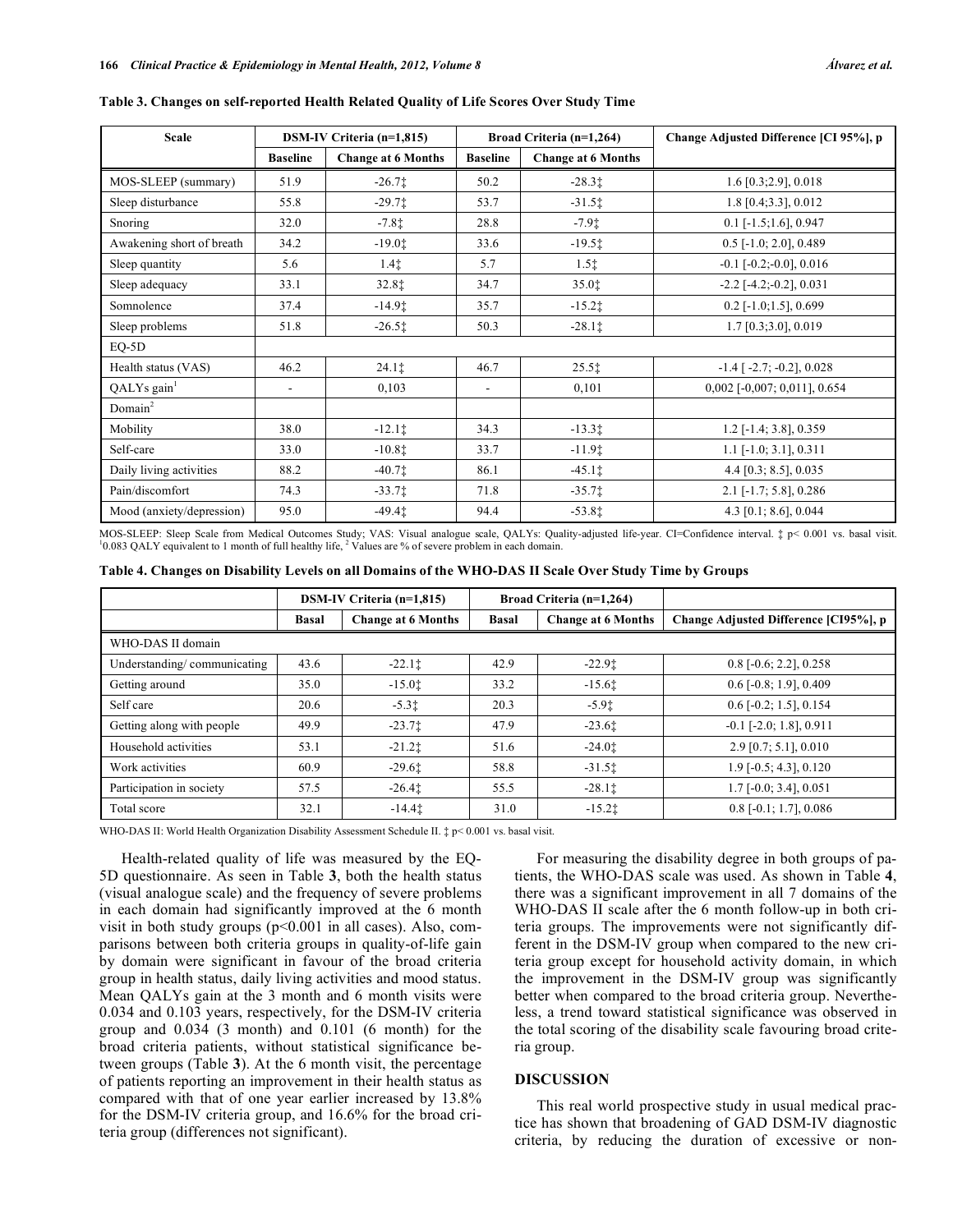excessive worry to one month and associated symptoms to two, does not significantly affect patient's responsiveness to psychiatrist-prescribed therapy. After 6 months, both groups had a significant improvement in GAD symptoms. The patient sample of this study seems to be similar to other GAD populations presented in previous studies, with a higher prevalence among women and among those aged above 25 years [4, 18]. The most frequent comorbid psychiatric disorder was major depression; however, its presence was somewhat smaller than the observed in other studies, if we take into account major depression only [27].

The main goal when treating a GAD patient is to improve the symptoms, hopefully leading in the long-term to their complete remission and to recovery of patient's functionality. Several guidelines recommend antidepressants, such as the selective serotonin reuptake inhibitors and the serotonin noradrenalin reuptake inhibitors, and antiepileptics as first line treatments, and benzodiazepines as second-line treatment [28, 29]. Although patients in this study received a confirmatory diagnosis of GAD, a high percentage of them were already following a therapy recommended for GAD at baseline. These results suggest that, in our sanitary context, general practitioners and/or family physicians start treatment to control anxiety symptoms, mostly with benzodiazepines, at patients first complaint. The general practitioner/family physician usually refers those patients with lower treatment response than expected to the psychiatrist. It should be taken into account that refractory patients may be difficult to manage at the primary care level in the Spanish Health System. One of the reasons is the brief period of time devoted by physicians to each patient visit in the Spanish primary health care level, as described by *Duran et al.* [30].

Other studies have explored the consequences of broadening DSM-IV diagnostic criteria for GAD [3, 13, 15-16, 31]. Most of them have considered a reduction in the duration criteria [3, 16], the excessiveness of worry [31], and the number of associated symptoms. A possible learning from all of them is that the socio-demographic characteristics between the populations diagnosed with broad or strict DSM-IV criteria are not substantially different. As expected, the broadening of DSM-IV GAD criteria results in an increase in the point-prevalence to more than double [15-16]. *Ruscio et al*. [16] concluded that the increase was mainly due to the reduction of minimum duration to one month. In regards to GAD's severity, *Ruscio et al.* [16] observed a tendency to reduced severity for the broad criteria group, however, it did not reach statistical significance. In the present study we have observed a similar tendency suggesting that patients diagnosed with broader GAD criteria present a slightly less severe form of the disease.

Every study that has investigated the possibility of broadening the DSM-IV criteria has done it retrospectively [13, 15, 16, 27, 31, 32]. The present study is the first one to compare two groups of GAD patients with DSM-IV and broader criteria following a prospective design. According to our results, broadening of GAD diagnostic criteria does not affect the response to the prescribed therapy, since HAM-A scores, total and domains, improved similarly in both groups, and so did the presence of GAD symptoms (Fig. **5**). Moreover, a significant improvement was perceived by physicians

#### *Broadening of GAD Definition Clinical Practice & Epidemiology in Mental Health, 2012, Volume 8* **167**

(CGI-S scores) at the end of the study. GAD is an impairing disease that reduces patient's functionality at several levels. The influence of broader GAD diagnostic criteria in patient's disability has been studied previously by *Lee et al.* (2009) and *Kessler* (2005). *Lee et al.* [15] observed an increase in the Sheehan Disability Scale score when increasing time for the duration criteria although it was not statistically significant. The same observation was made by *Kessler et al.* [17] with data from the NCS. Parallel to their clinical improvement, patients in our study experienced an improvement in the studied quality of life variables. Health status improvements in our study were similar to those observed in primary care patients receiving treatment over six months for their GAD [33]. The biggest improvements were observed in the daily living activities and mood domains of the EQ-5D. QALYs gain observed corresponded to more than one month of perfect health for both groups; which were similar in magnitude to that observed in other health conditions such as trigeminal neuralgia, successfully treated with pregabalin [34]. All other dimensions of functionality included in the WHO DAS-II scale, and sleep scale were substantially ameliorated in both study groups by the end-of-trial; however, the differences in the magnitude of these improvements for both groups were hardly meaningful from a clinical point of view.

Results from this study should be interpreted bearing in mind its observational design with its inherent limitations. Since this study is based on out-patient psychiatric clinics, patients included in this study might not be representative of the whole GAD population, since psychiatrists could deal with more severe and refractory cases [4]. Also, due to the high degree of expertise required for participant psychiatrists, diagnosis in our study may have been more accurate than in other settings, such as primary care. A consequence of broadening GAD criteria in other healthcare settings could be the difficulty in distinguishing GAD from adjustment disorders or situational stress reactions by other less trained physicians. In this study there was a high proportion of patients treated with antiepileptics; that could be explained by the fact that most subjects included in the study were non responders to recommended first line drug treatment according to the European guidelines on the treatment and management of GAD patients [29]. Finally, as this was a real world prospective study we did not have a control group so further clinical research with randomized controlled studies and newly diagnosed patients needs to be carried out to confirm the consequences of broadening the criteria.

#### **CONCLUSION**

Broadening criteria for GAD diagnosis, by reducing excessive and non-excessive anxiety and worry duration to one month and the number of associated symptoms to two, captures a similar population of patients compared to the one identified by applying standard DSM-IV criteria. Broadening diagnostic criteria is able to identify the core symptoms of GAD according to the DSM-IV criteria and could lead to an earlier diagnosis.

# **CONFLICT OF INTEREST**

Funding for this study was provided by Pfizer Spain; Pfizer Spain participated in the idea and design of the study.